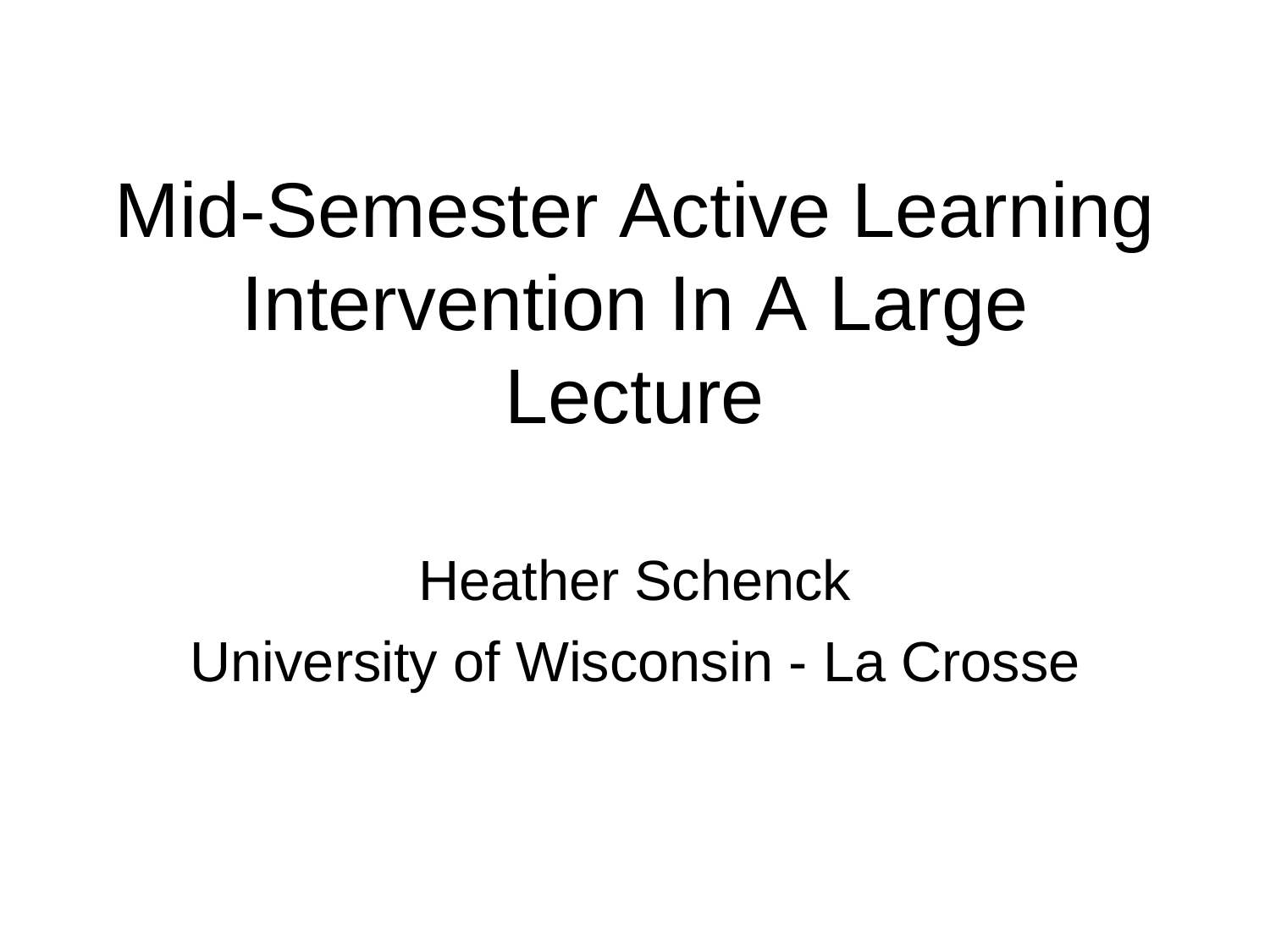#### Organic Chemistry Is….

- required for many pre-health majors
- taken by mostly non-majors
- dreaded by many students
- at 7:45 a.m. (in spring)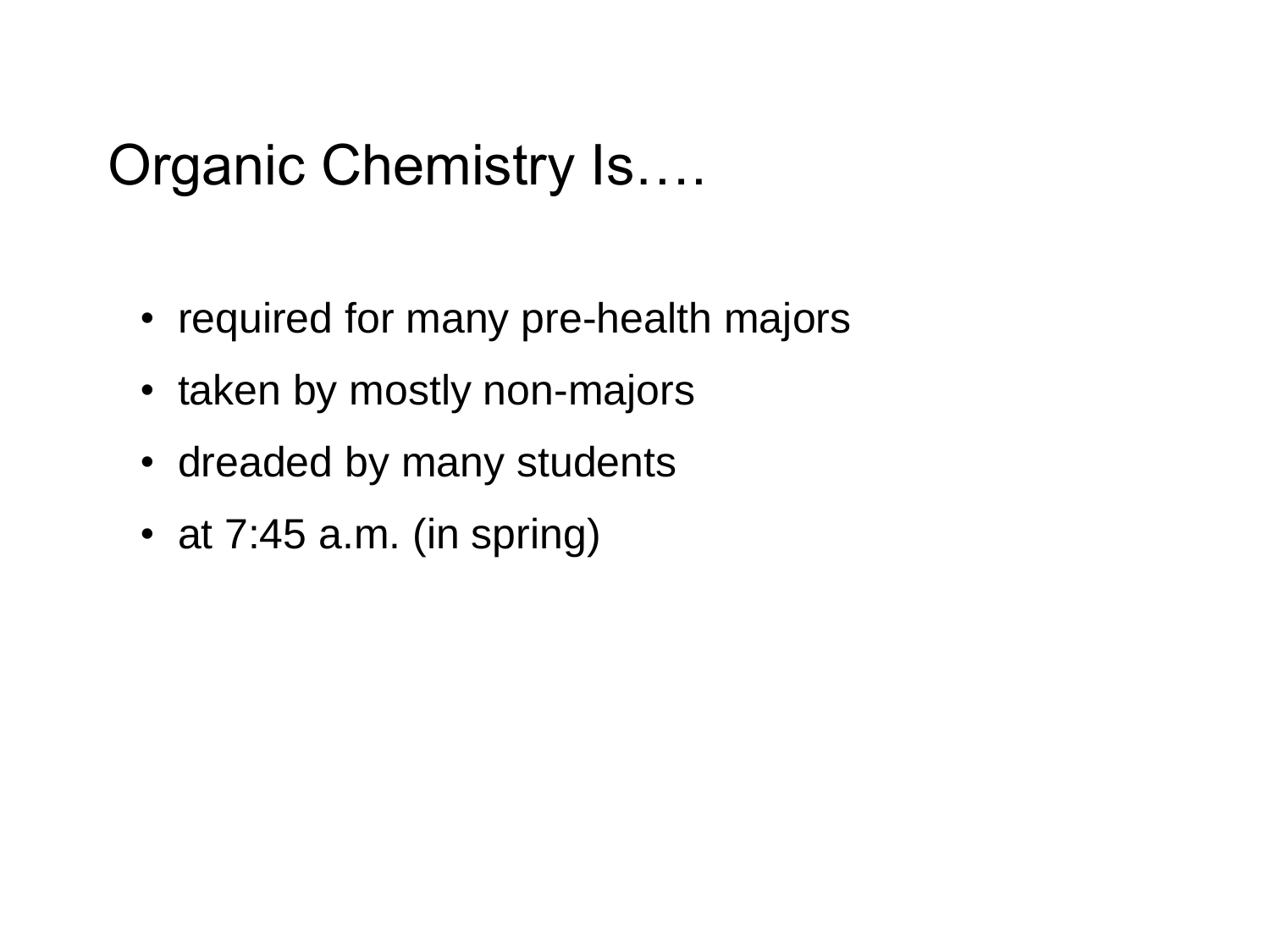## What Do You Do…. ….when the wheels fall off?

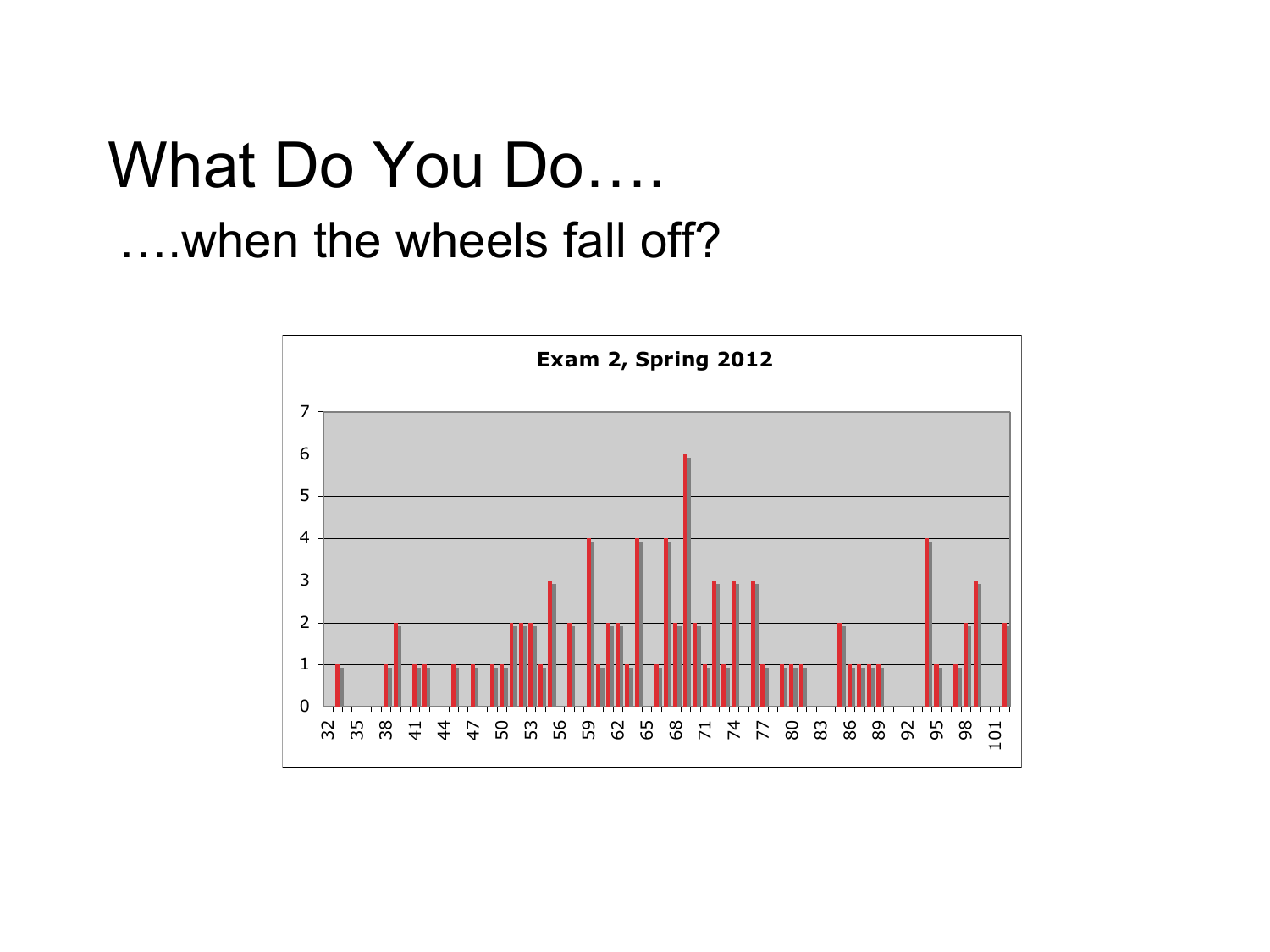## What Do You Do…. ….when the wheels fall off?

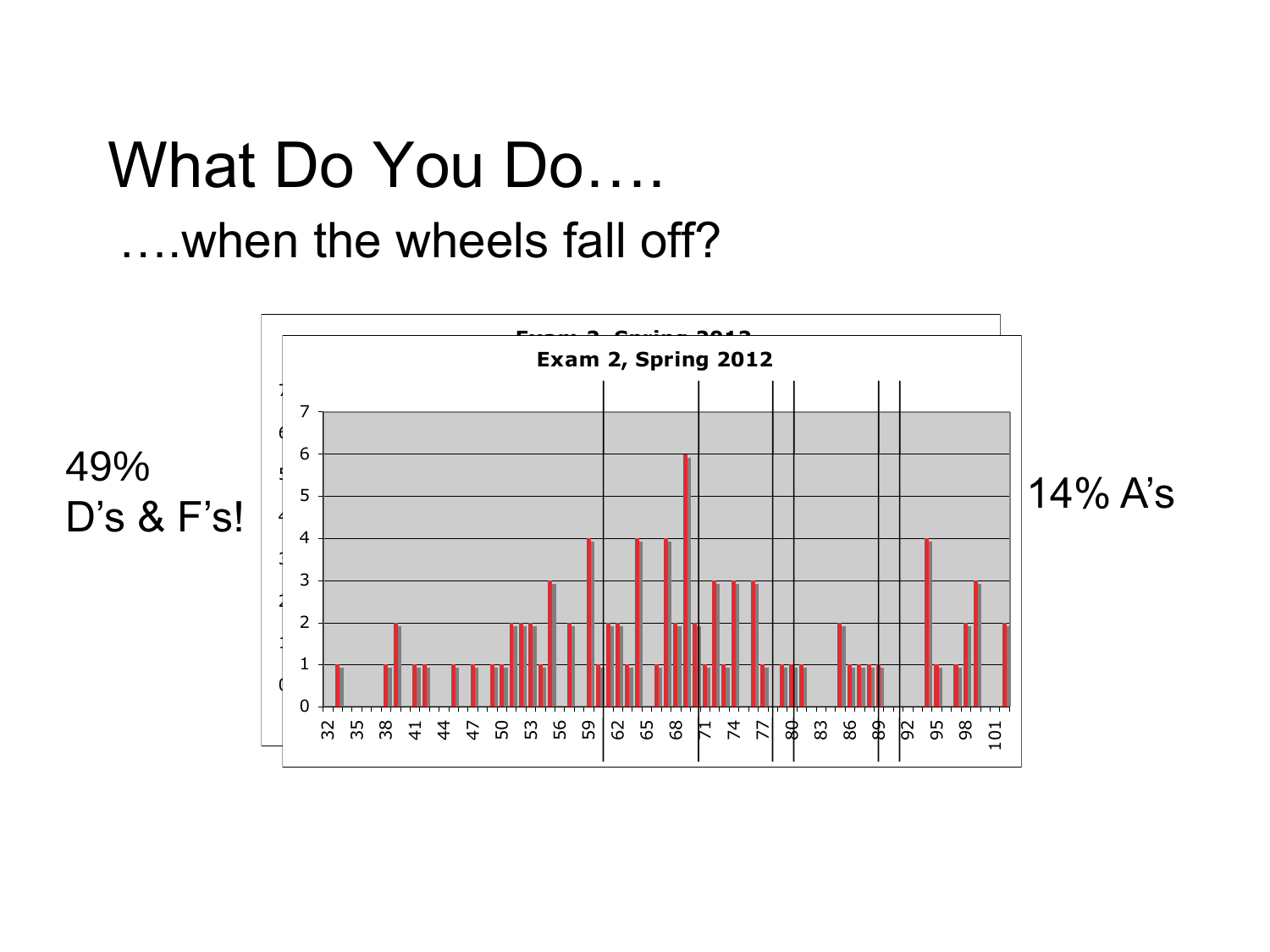# Some possible diagnoses, and responses

| "It's my fault."           | <b>TEACH HARDER!</b>                                       |
|----------------------------|------------------------------------------------------------|
| "It's their fault."        | Take no prisoners.                                         |
| "Learning style mismatch?" | Try something -<br><b>ANYTHING - but</b><br>try something. |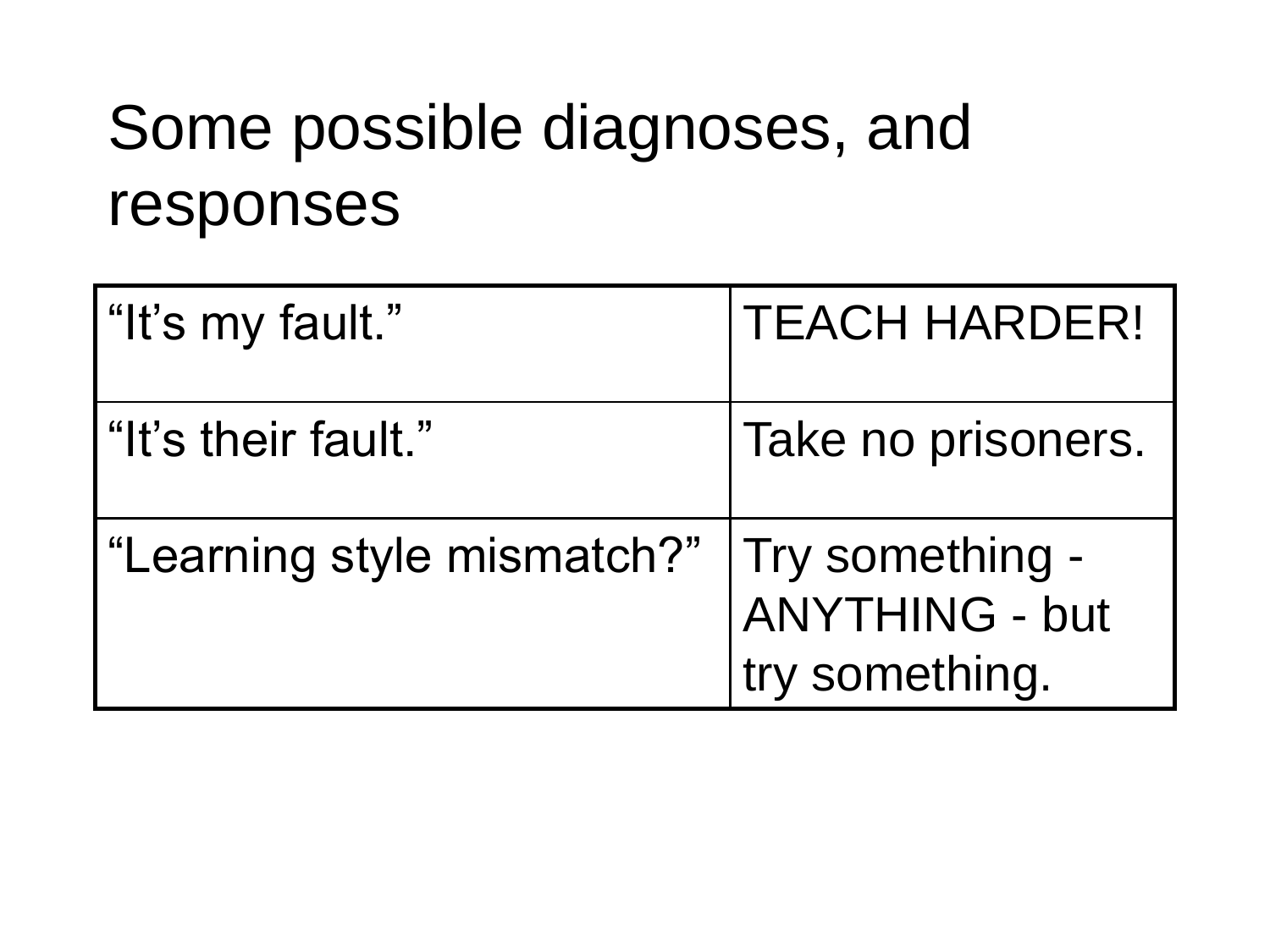# "Teach harder"….how's that work?

It's a LOT of work:

- more examples
- done more slowly
- less material gets covered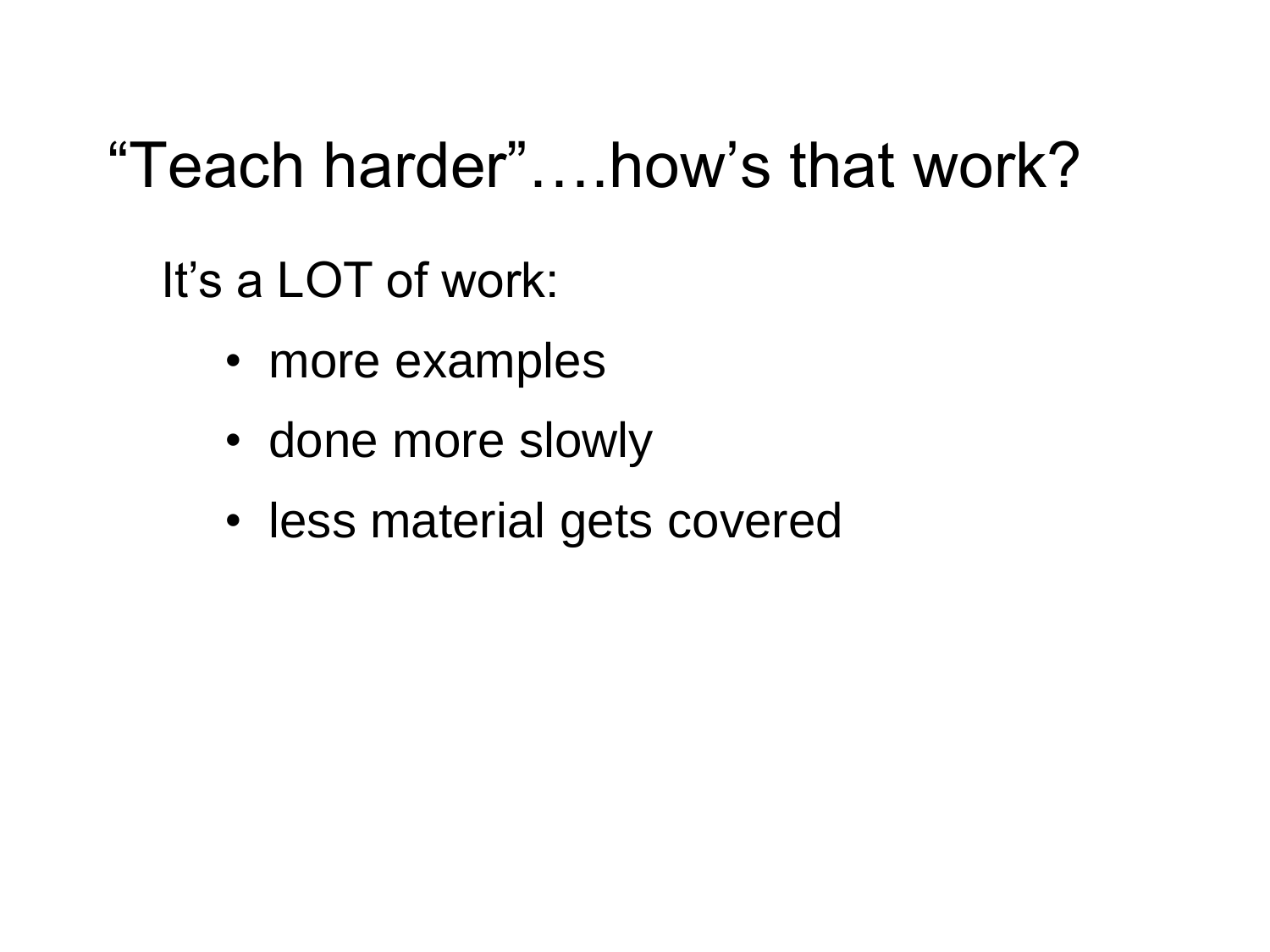# What about, "It's their fault."?

Welcome to "the trailer section" phenomenon!

- Students take CHM303 in fall of their sophomore year, unless they
	- ❖ had to retake a semester of chemistry
	- ❖ needed remedial math
- A percentage of *spring* CHM303 students are KNOWN to be weaker in chemistry: we see it *every semester*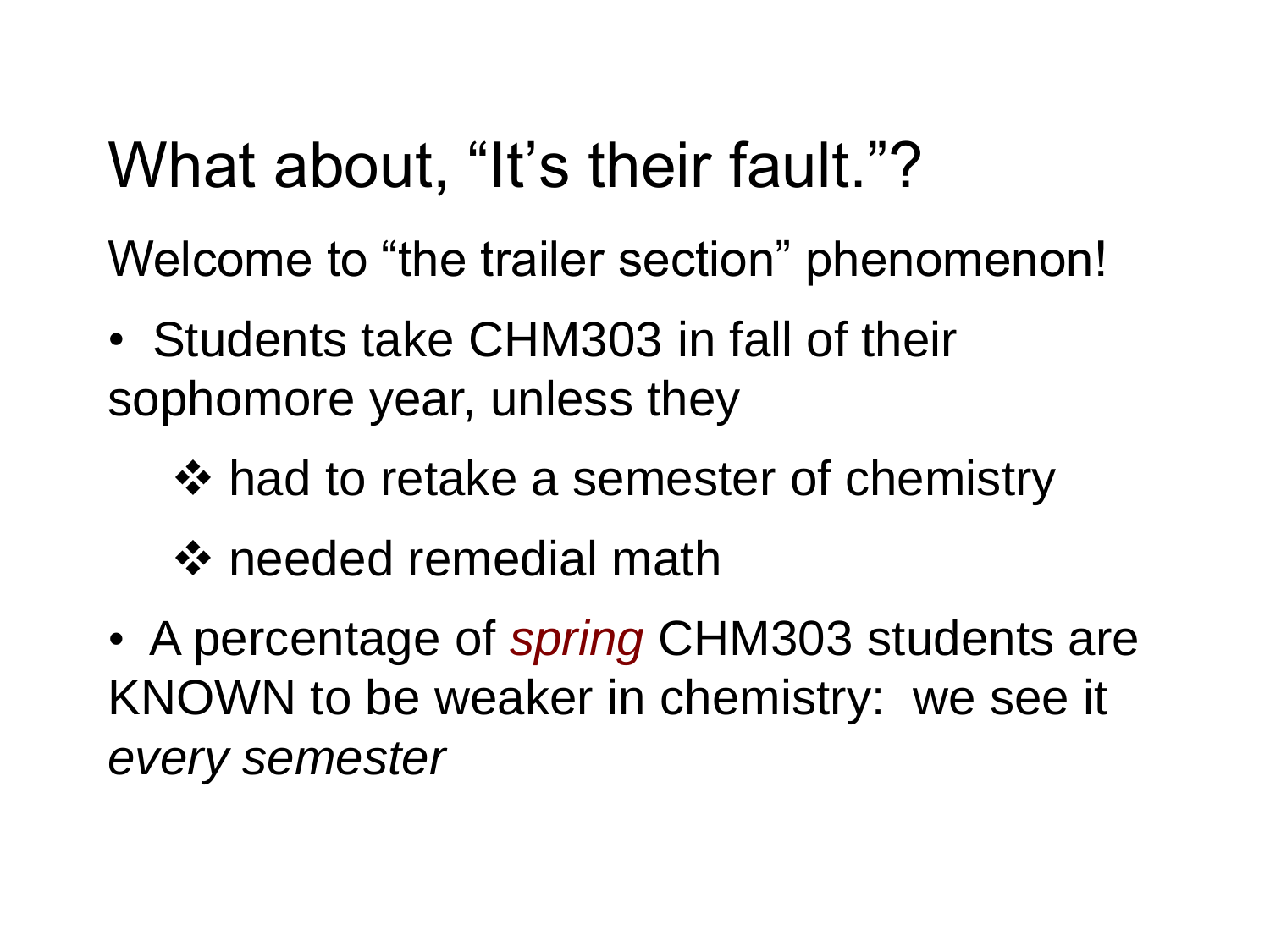## The "trailer section" phenomenon

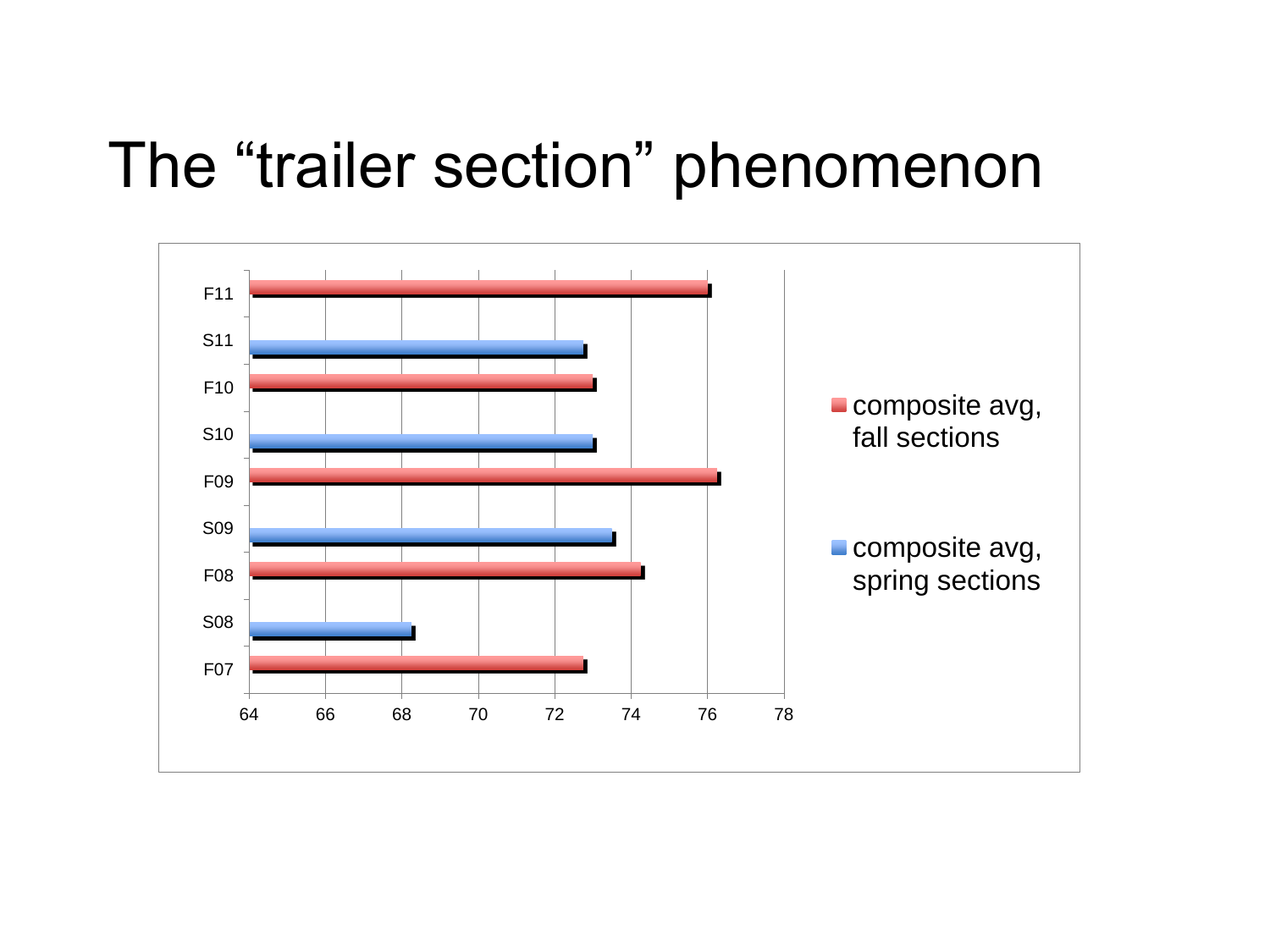# Now, what about "learning styles?"

My hypothesis: the trailer section contains more students who take accurate notes in lecture, but *without engagement*.

To test this, require them to engage:

stop lecturing.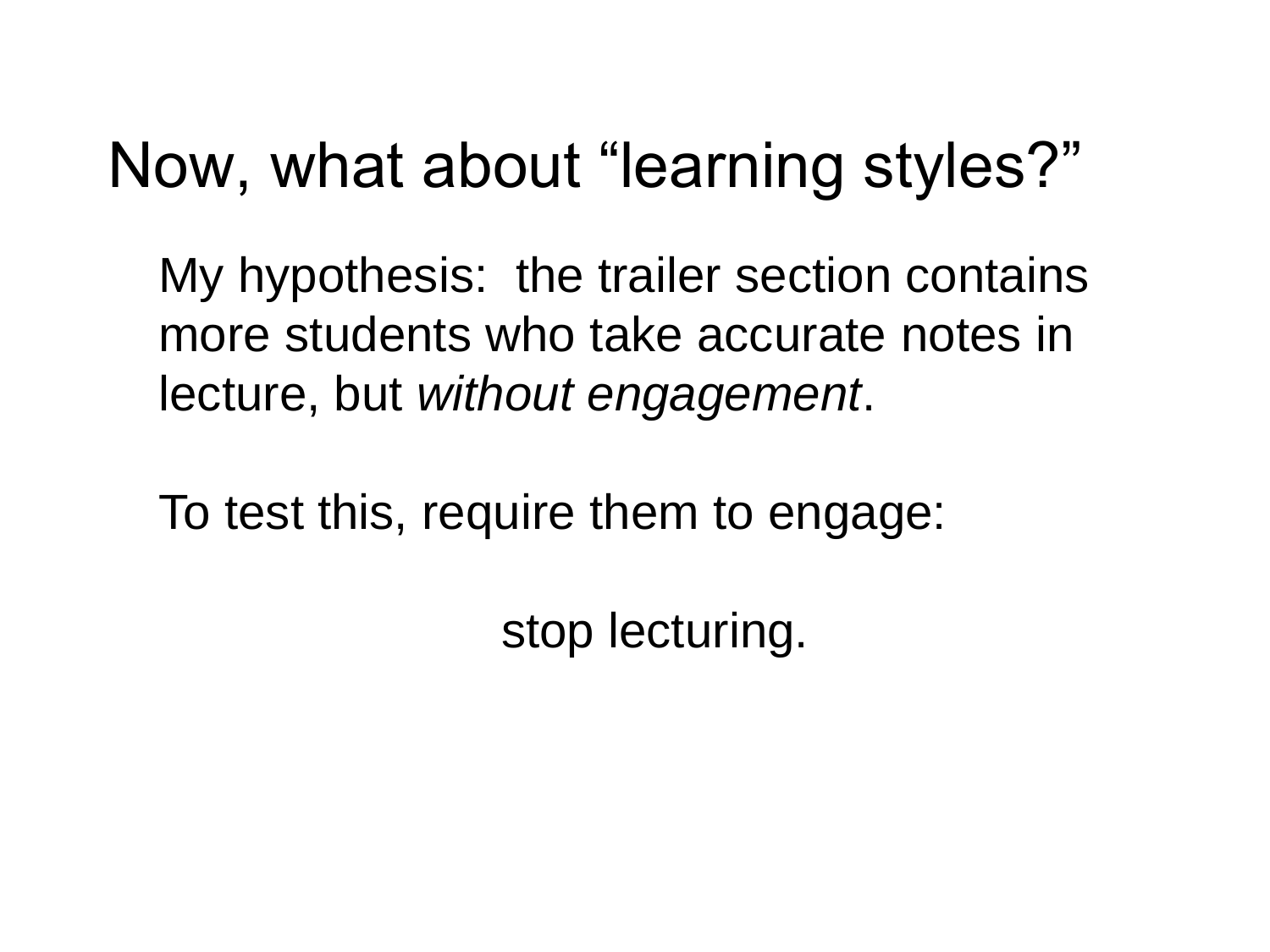# Stop lecturing? Scary…

But necessary for the following experiment:

Have students *reason out* new reaction mechanisms, *by analogy* to prior mechanisms.

Will THIS help them better internalize the concepts used in organic chemistry?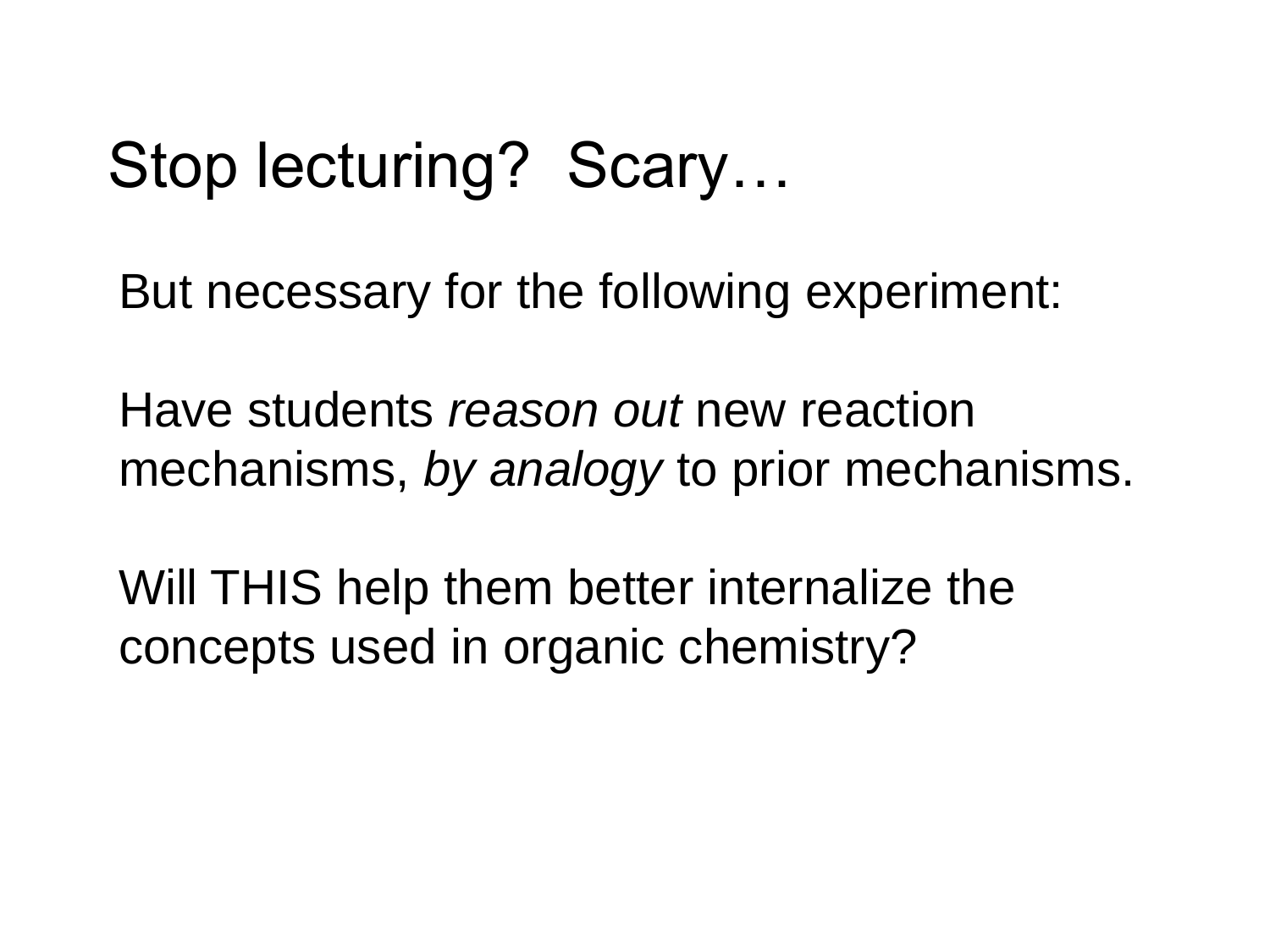#### Results #1: Student perspective

I asked them to rate the method compared to regular lecture. I cross-referenced the rating to their exam 2 score. The weakest students liked the new method best!

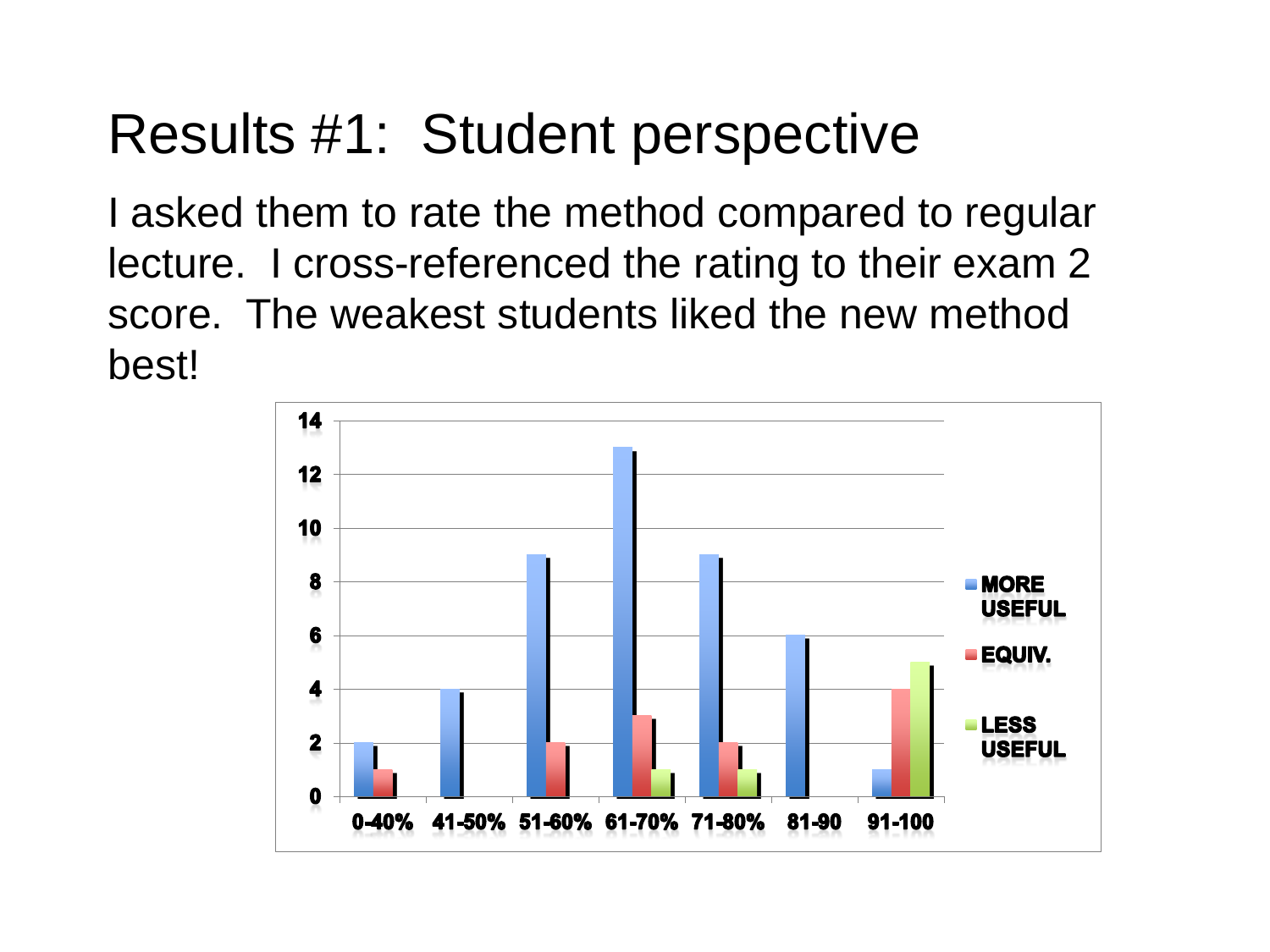#### Results #2: Follow-on exam scores (comparison to prior spring's class)

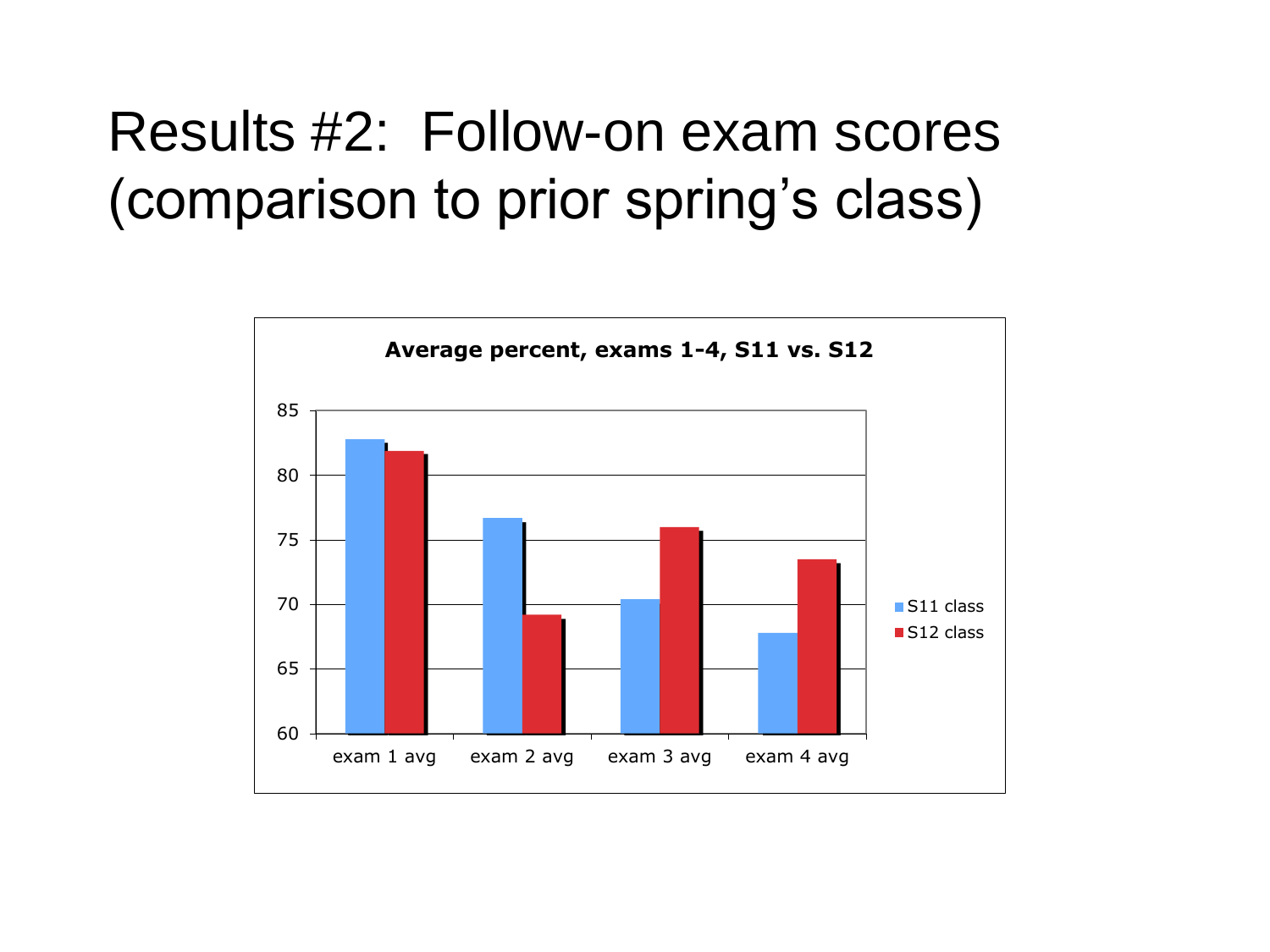#### Results #3: Mitigation of "trailer" phenomenon!

This section had the strongest aggregate exam score of any spring section I've ever taught; the aggregate included the weak second exam.